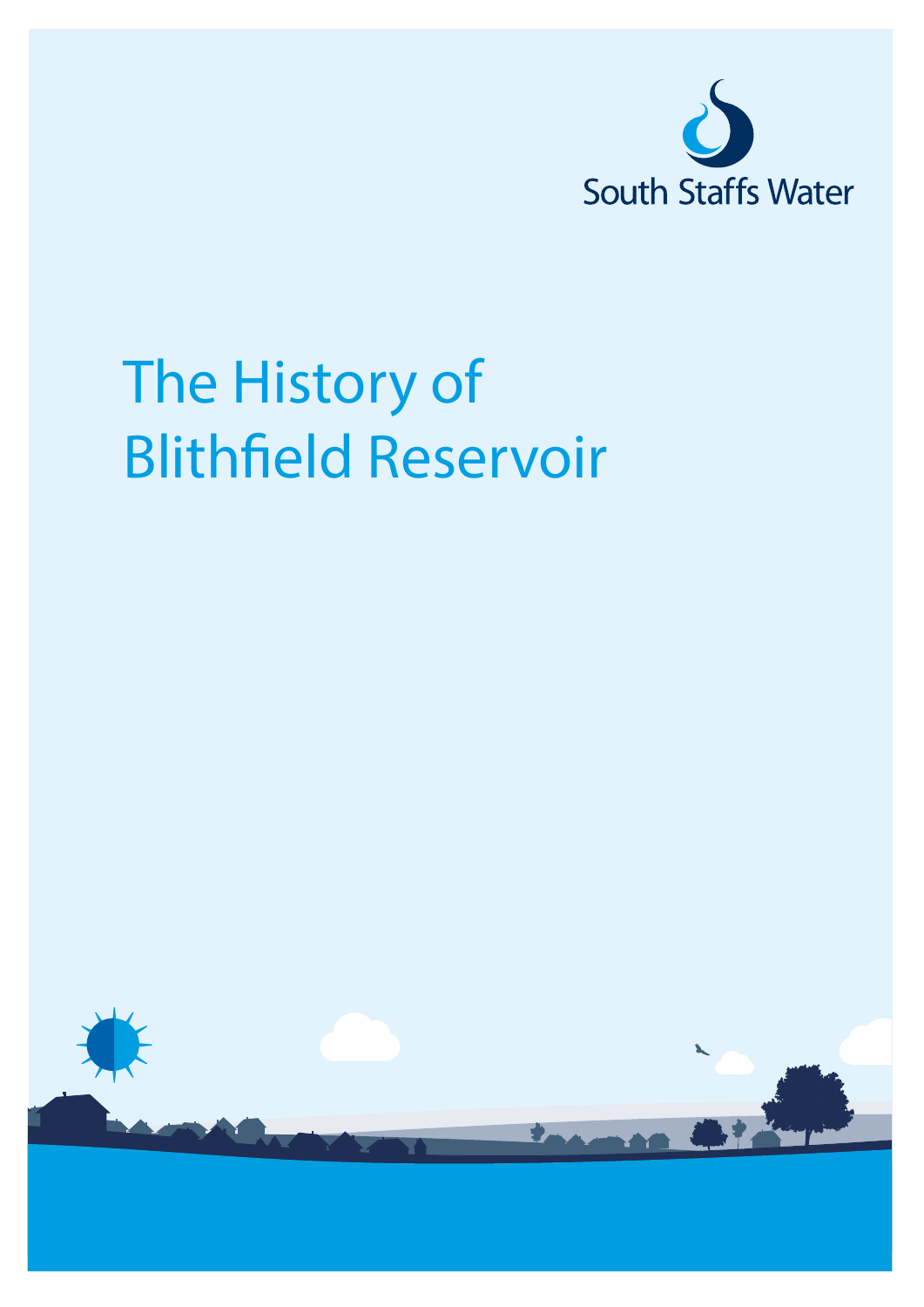## The History of Blithfield Reservoir

#### **The land before Blithfield Reservoir**

Prior to the development of Blithfield Reservoir, the landscape consisted largely of fields with small areas of woodland, and was formed in the shape of a wide flat valley with a floor of alluvial sand and gravel; the land was used mainly by farmers for growing crops and grazing their animals. The River Blithe meandered for three miles through these woods and fields, with the small Kitty Fisher Brook winding alongside. The Tad Brook, slightly larger than the Kitty Fisher Brook, flowed into the north eastern part of the area.

There were two buildings within the area that would eventually be flooded. In Yeatsall Hollow, at the foot of the valley, there was a small thatched cottage called Blithmoor Lodge. This was demolished to make way for the causeway that now allows vehicles to cross the Reservoir. The second building was an old mill called Blithfield Mill, positioned on the western bank of the River Blithe, and having an adjacent millpond; the mill's water wheel was driven by the flowing water of the River Blithe. Although some maps show the mill as having been demolished, the foundation stones and the brick wall around the millpond remain. At times when the level of the Reservoir becomes low enough these remains become visible.

During the 1930s and 1940s, The South Staffordshire Waterworks Company, as it was then known, purchased 952 hectares, (2,350 acres) of land, of which 642 hectares, (1,585 acres) was purchased from Lord Bagot. In addition to the land itself, the company acquired a number of buildings. One of these was the magnificent Blithfield Hall which at the time was in need of significant restoration. The Hall was later sold back to the Bagot family along with about 12.15 hectares, (30 acres) of garden and following this and sales of land during the 1950s and 60s to local farmers, the estate now extends to around 1,300 acres. Another was the Stansley Wood Sawmill complex, part of which has since been redeveloped into our very successful Blithfield Education Centre.

Not all of this land was destined to be flooded. In fact, the reservoir would only ever cover around 320 hectares, (790 acres) of the company's new land. One of the main reasons that the company purchased such an excess of land was so that it could minimise the risk of pollution by exercising control over the farming activity in the fields around the reservoir's perimeter. Hence, the land of six farms was acquired and control agreements were developed.

#### **The opening of Blithfield Reservoir**

The need for the reservoir arose for people to have a clean drinking water supply to their homes. The project was originally planned to commence in 1939 but the onset of World War 2, meant the work was shelved until 1947. Nearly 500 people spent six years building the reservoir and dam, with the Queen Mother declaring it open in October 1953.



The Queen Mother, 1953, at the opening ceremony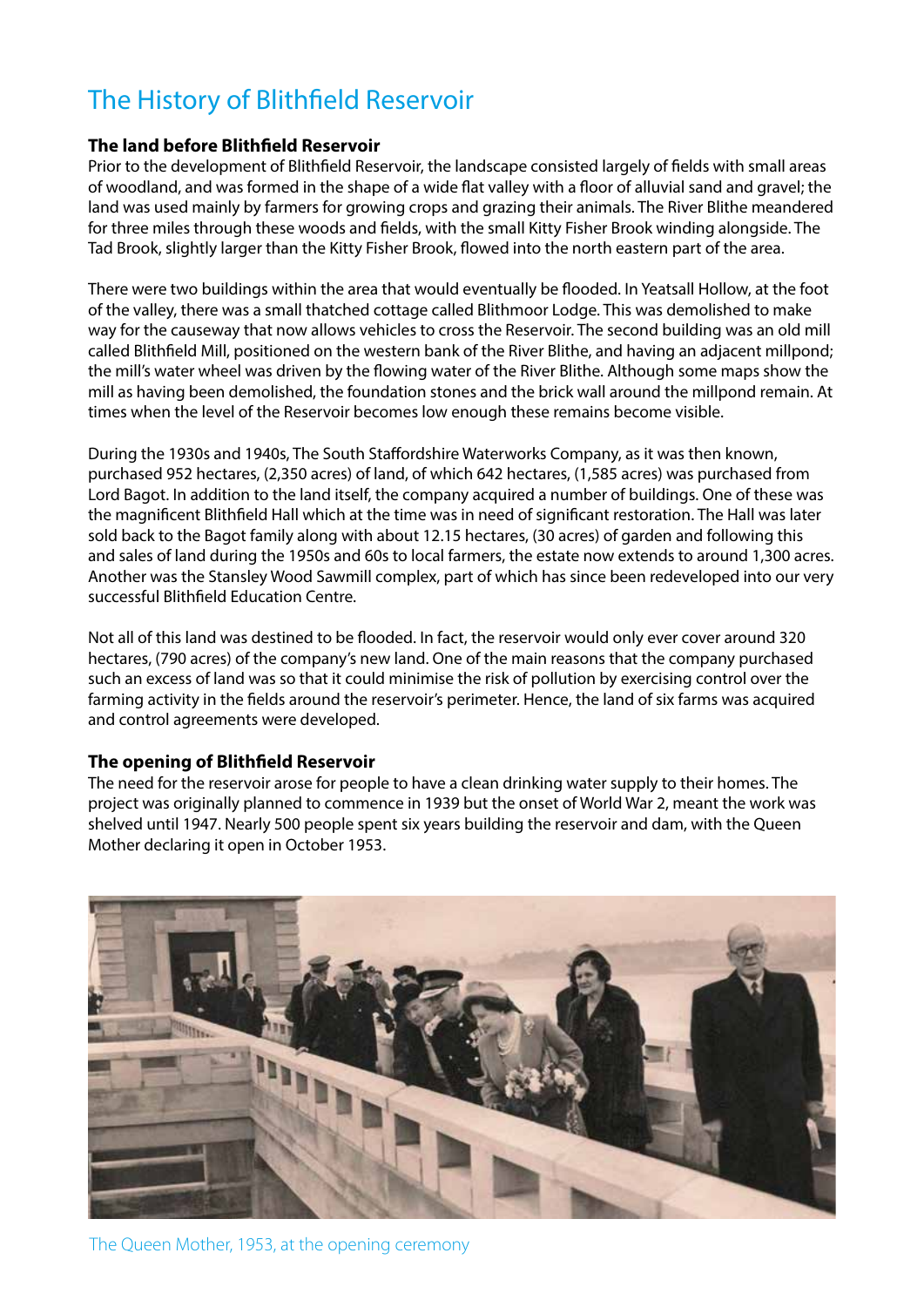#### **The storm of 1962**

In 1962 a severe storm at Blithfield Reservoir saw huge waves on the water; this blew over both the causeway and the dam and, as there was no top wall along the length of the dam, across to the far bank.

The result was that the ground became water logged and began to slip downwards, creating large cracks in the side of the grass bank. In addition, the storm also managed to dislodge some of the large concrete flagstones that face the water-bearing side of the dam wall. In order to avoid severe damage to the dam wall, water company employees had to position sandbags to block the holes where the flagstones had been lifted.

Following the storm, the grass bank on the side of the dam was reinstated and the flagstones were repositioned. In addition, a wall was built along the length of the dam, which, in the event of such a severe storm occurring again, would deflect the water back into the reservoir and prevent it from blowing over the road onto the grass bank.

### Blithfield Reservoir Construction

#### **River Blithe scheme**

The River Blithe Scheme was authorised by Act of Parliament in 1939, giving the company permission to carry out a significant amount of work including:

- Impounding the water in the River Blithe
- Constructing Blithfield Reservoir
- Creating a number of road diversions, including Admaston Road and Watery Lane
- Constructing the Seedy Mill Purification Works
- Extending the existing service reservoirs at Barr Beacon and Gentleshaw
- Laying a trunk main between Blithfield Reservoir and the Seedy Mill works

#### **Cut-off trench**

At the site of Blithfield Reservoir, the River Blithe passed through a wide, flat valley, the floor of which consisted of alluvial sand and gravel, which contained a lot of ground water.

To create Blithfield Reservoir, the water company had to construct a dam across the River Blithe. This involved digging a "cut off" trench along the entire length of the dam's centre line, in order to stop water leeching under the dam. The trench was so deep that it met the hard marl underground. Prior to the excavation for the trench, interlocking steel sheet piling was driven down into the ground until it met the underlying hard marl. The excavation for the trench was then carried out in sections completely enclosed by the interlocking steel sheet piling. As well as providing support for the walls of the trench, this sheet piling was used to exclude some of the ground water held by the alluvial gravel in the valley floor. As the excavation proceeded, as much as 9.1 million litres per day of ground water had to be pumped from the various sections of the trench in which work was proceeding. The trench was filled with mass concrete in 1.4 metre lifts. The bulk of the sand and gravel required for the concreting operations was obtained from the reservoir basin below top water level, the material being washed, crushed and screened at the site.

A section of the trench near to the river was left unopened until it was possible to divert the River Blithe over a completed section of the concrete filling. The river was finally diverted through the discharge tunnel to allow the embankment to be completed across the valley.

#### **Puddled clay core wall**

Having prevented the water from seeping through the ground underneath the dam, the designers then turned their attention to the surface. Clearly, should the dam wall be made of the wrong materials, then the water would soak through the dam itself. Additionally, if the wall of the dam was just perched on top of the concrete cut-off, the water may be able to squeeze out between the two and so the dam would leak. Neither of these problems was acceptable so solutions had to be found.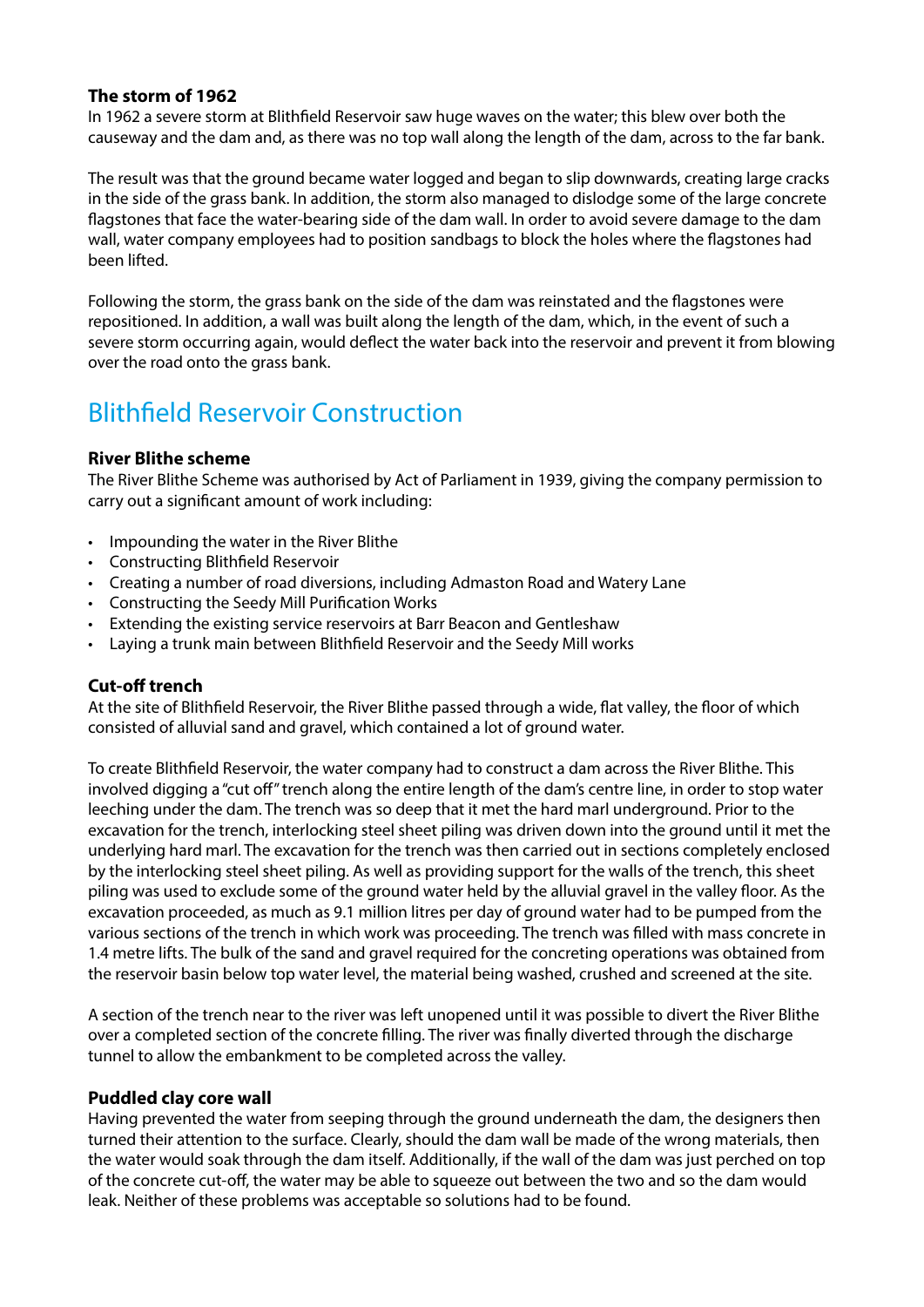

Arches construction, causeway

The materials for the dam were carefully chosen. It was decided that a central core wall should be made using puddled clay. In fact, much of the clay was dug out from the local area. A deposit of suitable clay was found less than a kilometre up the valley from the embankment. This clay was brought to the dam and treated using "pug mills" to turn it into puddled clay. The puddled clay, which had a dense, putty-like texture, was placed in layers over the area of the core wall. It was then "heeled" into a compact mass that formed a water-tight barrier along the centre of the dam.

Having solved two of the three problems, all that remained was to find a way of preventing the water from passing between the cut-off trench and the puddled clay core wall. To solve this problem, a special joint was designed which allowed the puddled clay core wall to interlock with the concrete cut-off forming a seal that the water could not penetrate.

#### **Completing the construction**

The dam at Blithfield, otherwise known as the "Embankment", was a tremendous achievement in engineering terms. Following the construction of the concrete cut-off, the building of the dam continued with the creation of the puddled clay core wall. The marl that had been excavated to make the cut-off trench was used as "selective embankment material", helping to support the puddled clay wall on both sides. Alluvial gravel was dredged by drag-line excavators from lagoons in the floor of the valley within the reservoir area. A fleet of tipping trucks brought the gravel to the work area where it was then piled up against the marl. The movements of these trucks helped to compact the gravel, aided by bulldozers and vibratory rollers.

In order to prevent erosion of the face of the dam, the waterside of the dam was covered in thick concrete slabs. These slabs were actually made in casts "in situ", the joints between them being filled with fine gravel to allow easy drainage.

At the top of the protective facing provided by the concrete slabs, a specially shaped concrete coving was made. Its purpose was to act as a wave break to help prevent water from flying up and over the dam.

Soil and grass seed were spread on the downstream slope of the dam to create a picturesque field-like area, which is now used for grazing animals.

#### **The labour force**

Work commenced on the reservoir in autumn 1947. In order to attract labour, a camp capable of housing 130 men was constructed on the site, which became occupied largely by Irish labour. Roughly one-third of the total labour force was drawn from a unit of the Polish Re-Settlement Corps, which was billeted in a camp within a few kilometres of the reservoir. Coaches were run daily from the Potteries and from the Lichfield, Rugeley, and Cannock Chase areas, to convey men to and from the site. The maximum labour force was 495 men.

Work on the Admaston Road diversion commenced in June 1950. The maximum number of men employed on this was 190. By June 1952, the work was substantially finished, apart from the parapet walls, the construction of which was delayed until 1953 in order to give the embankment a chance to settle down and stabilise.